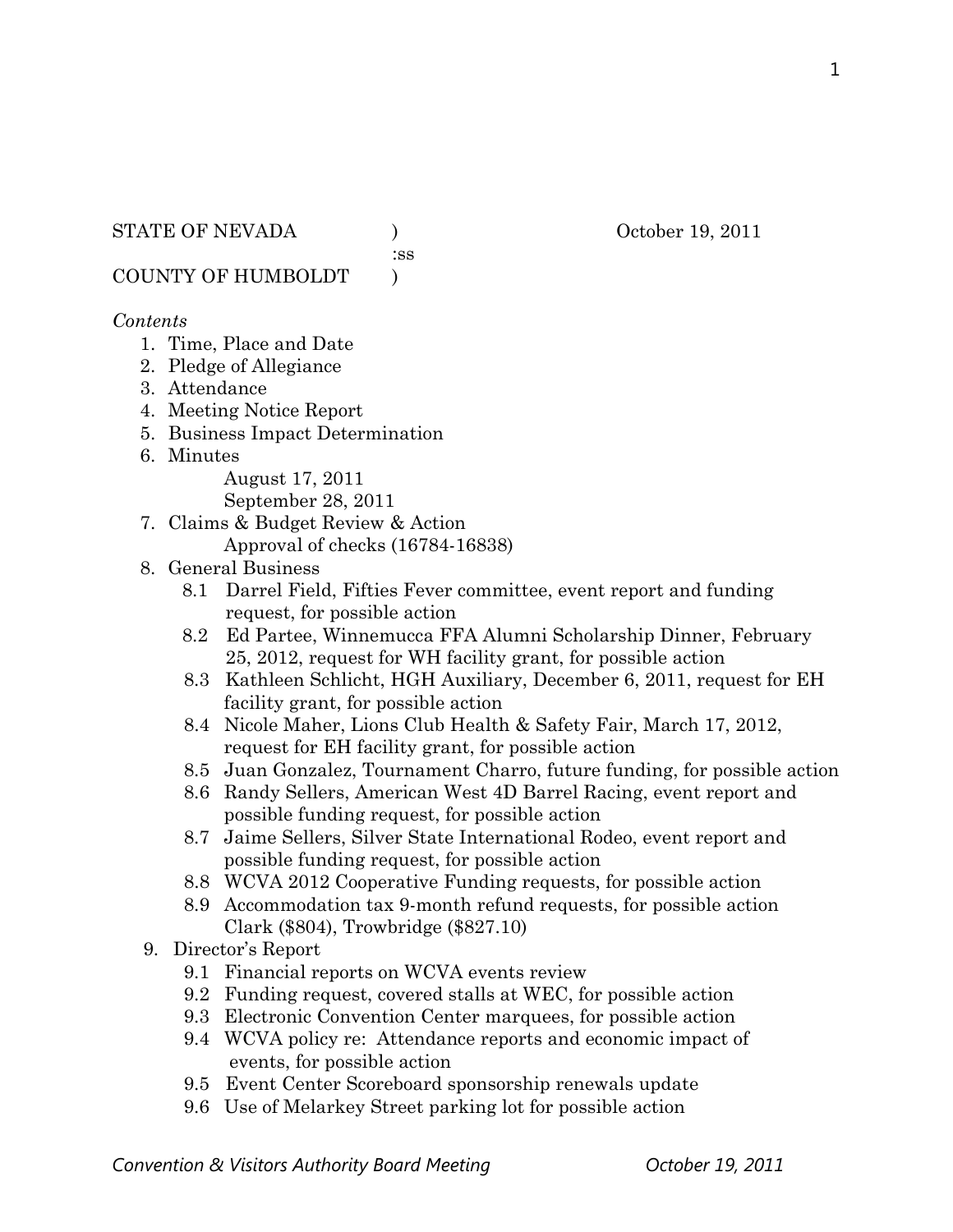- 9.7 Ranch Hand Rodeo, Independent Contractor for Sponsorship Sales, for possible action
- 10. Board Secretary & Counsel Report
	- 10.1 Discussion of meeting procedures, for possible action
	- 10.2 East Hall roof report, final inspection, for possible action
	- 10.3 Report on delinquencies and possible action on liens
	- 10.4 East Hall carpet bids update, for possible action
	- 10.5 Monthly report including compliances
	- 10.6 Chamber of Commerce report
	- 10.7 2012 Run-A-Mucca gaming application, for possible action
	- 10.8 Counsel's 2011 liability report
- 11. Board Administrator
	- 11.1 September reports
- 12. Other Reports
- 13. Next Meeting Date
- 14. Adjournment

# **MINUTES, OCTOBER 19, 2011**

**1. Time, Place and Date.** The Winnemucca Convention and Visitors Authority met in regular session in full conformity with the law at the Winnemucca Convention Center, West Hall, Winnemucca, Nevada at 4:00 pm on Wednesday, October 19, 2011 with Chairman Terry Boyle presiding.

## **2. Pledge of Allegiance.**

**3. Attendance.** *Convention and Visitors Authority Board Officials Present:* 

| Terry Boyle          | Chairman and Hotel Representative         |  |
|----------------------|-------------------------------------------|--|
| Rodd William Stowell | Vice Chairman and Business Representative |  |
| Don Stoker           | Treasurer and Motel Representative        |  |
| Joyce Sheen          | City Representative                       |  |
| Dan Cassinelli       | County Representative                     |  |
| Bill Macdonald       | Secretary and Counsel                     |  |
| Kendall Swensen      | Board Administrator                       |  |
|                      |                                           |  |

*Convention and Visitors Authority Board Officials Absent:*  None

*Staff Members Present:*  Kim Petersen Director Shelly Noble Administrative Clerk

*Staff Members Absent:*  None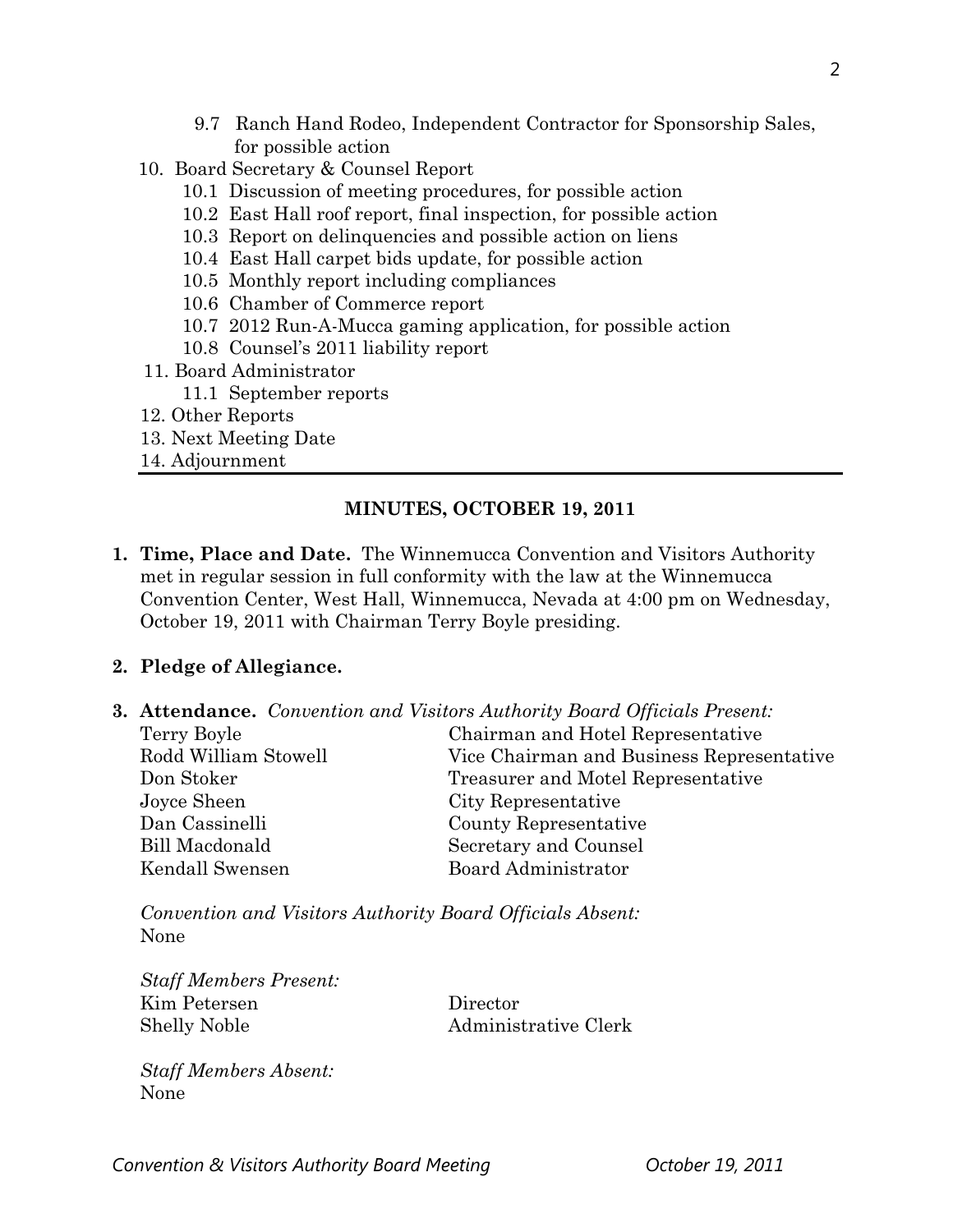*Others Present:*  Kathleen Schlicht Humb General Hospital Auxiliary Ed Partee Winnemucca FFA Alumni Randy Sellers **American West 4D** Larry Gunter **American West 4D** Darrel Field Staff/Fifties Fever Committee

#### **4. Meeting Notice Report.**

Chairman Boyle reported that notice, including meeting agenda, was posted by Shelly Noble by 9:00 am Friday, October 14, 2011 at Humboldt County Library, Court House, Post Office, City Hall and Convention Center West Hall. No persons have requested mailed notice during the past six months.

**5. Business Impact Determination.** After review of the October 19, 2011 agenda, *Don Stoker made a motion that no proposed agenda item is likely to impose a direct and significant economic burden on a business or directly restrict formation, operation, or expansion of a business. The motion carried unanimously, 5-0.*

#### **6. Minutes.**

Prior meeting minutes of August 17, 2011 and September 28, 2011 were reviewed.

*Don Stoker made a motion to accept the minutes of the August 17, 2011 meeting. Motion carried, 3-0. Terry Boyle and Rodd William Stowell abstained because they did not attend this meeting.* 

*Don Stoker made a motion to accept the minutes of the September 28, 2011 meeting. Motion carried, 4-0. Dan Cassinelli abstained because he did not attend this meeting.* 

**7. Claims.** The following claims were submitted for payment and approved on October 19, 2011:

| BANK ACCOUNT      | <b>CHECK NUMBERS</b> | AMOUNT       |
|-------------------|----------------------|--------------|
| Nevada State Bank | 16784-16838          | \$114,023.29 |

*Joyce Sheen made a motion to approve all claims as submitted. The motion carried unanimously, 5-0.* 

#### **8. General Business.**

#### **8.1 Darrel Field, Fifties Fever Committee, event report and funding request, for possible action**

Darrel reported that, overall, this event went pretty well this year even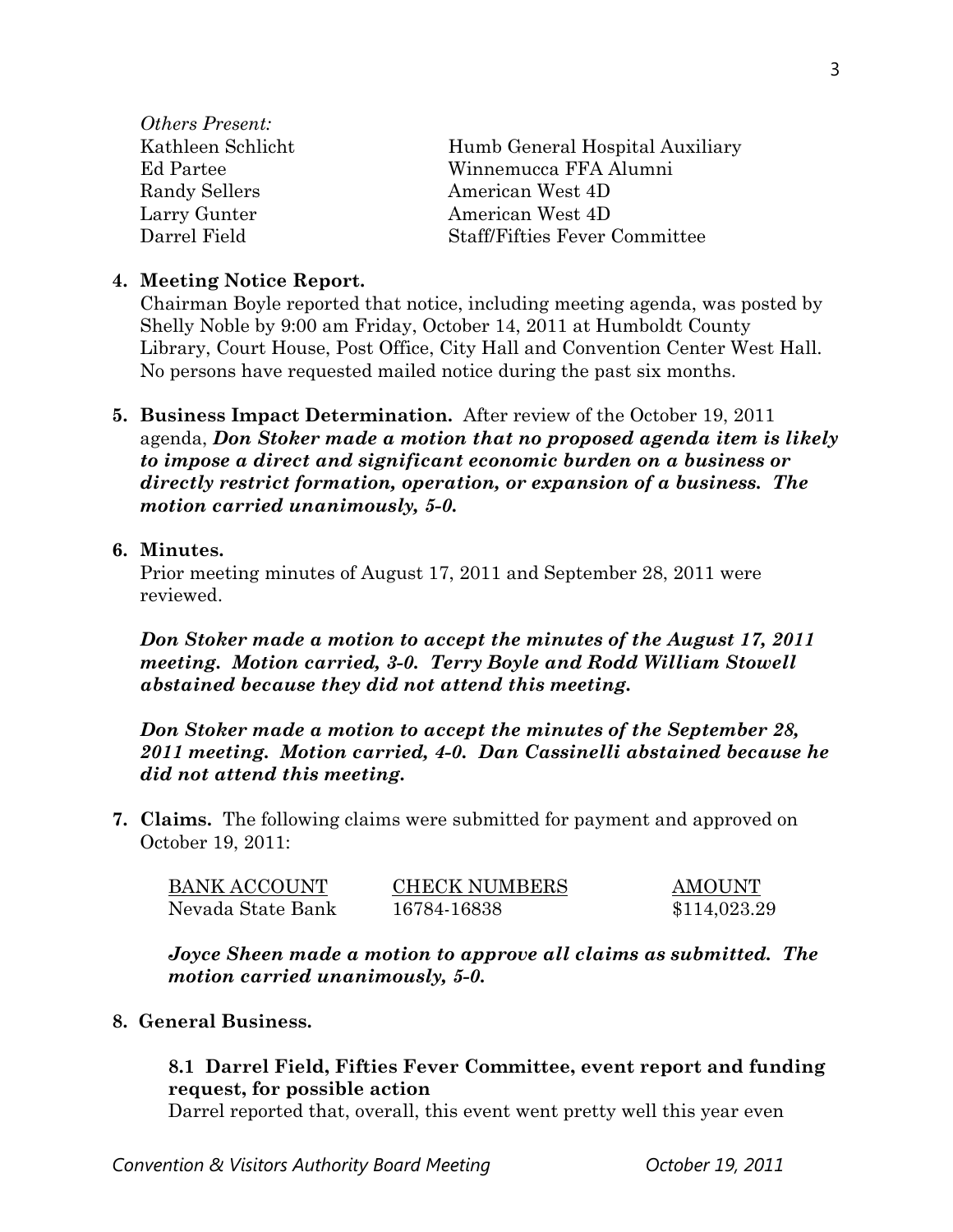though car registrations were down slightly. This may have been due to the confusion with Reno's Hot August Nights and the dates of their event. Overall, the event lost approximately \$5,000 due largely to the fact that instead of contracting with a t-shirt vendor we had to buy the shirts outright and were left with a lot of shirts that did not sell. For the 2012 event the committee is hoping that the Reno dates remain firm and that we can find a t-shirt vendor to work with. Fifties Fever still brings people to town for a couple of days whether they are going on to Hot August Nights or not.

# **8.2 Ed Partee, Winnemucca FFA Alumni Scholarship Dinner, February 25, 2012, request for WH facility grant, for possible action**

Mr. Partee is before this board to make their annual request for use of the West Hall for their fundraising dinner in February 2012. Funds raised go to Lowry students for academic scholarships and grants so that students can attend FFA Nationals and other competitions.

 *Don Stoker made a motion approving a West Hall facility grant to the Winnemucca FFA Alumni for their annual Scholarship Dinner to be held on February 25, 2012 in the amount of \$750 (\$600 West Hall rental, \$150 kitchen rental). Winnemucca FFA Alumni is responsible for any other customary Convention Center charges. Motion carried unanimously, 5-0.* 

President Boyle noted that the number of requests for Convention Center facility grants has greatly increased over the past few years and this board may need to work on implementing a policy on how these grants are awarded. The requesting organizations all raise money for a variety of very good causes but the volume of these requests is getting to a point where there needs to be some parameters for awarding these grants. This subject will be added to the November WCVA agenda for discussion and possible action. Don advised Mr. Partee to be aware that a new policy on facility grants may be in effect when the FFA Alumni make their request for 2013.

## **8.3 Kathleen Schlicht, HGH Auxiliary, December 6, 2011, request for EH facility grant, for possible action**

This request is for the use of the Lounge on December 6, 2011 for the Auxiliary's Christmas Party. This is a wonderful organization and in past years this board has supported them by providing the Convention Center for their annual banquets. But after some discussion, the board was in agreement that they do not want to set a precedent of awarding facility grants for Christmas parties and so denied this request.

# **8.4 Nicole Maher, Lions Club Health & Safety Fair, March 17, 2012, request for EH facility grant, for possible action**

Nicole was unable to attend tonight's meeting but the request form was included in the board packets. This event returns every year and provides a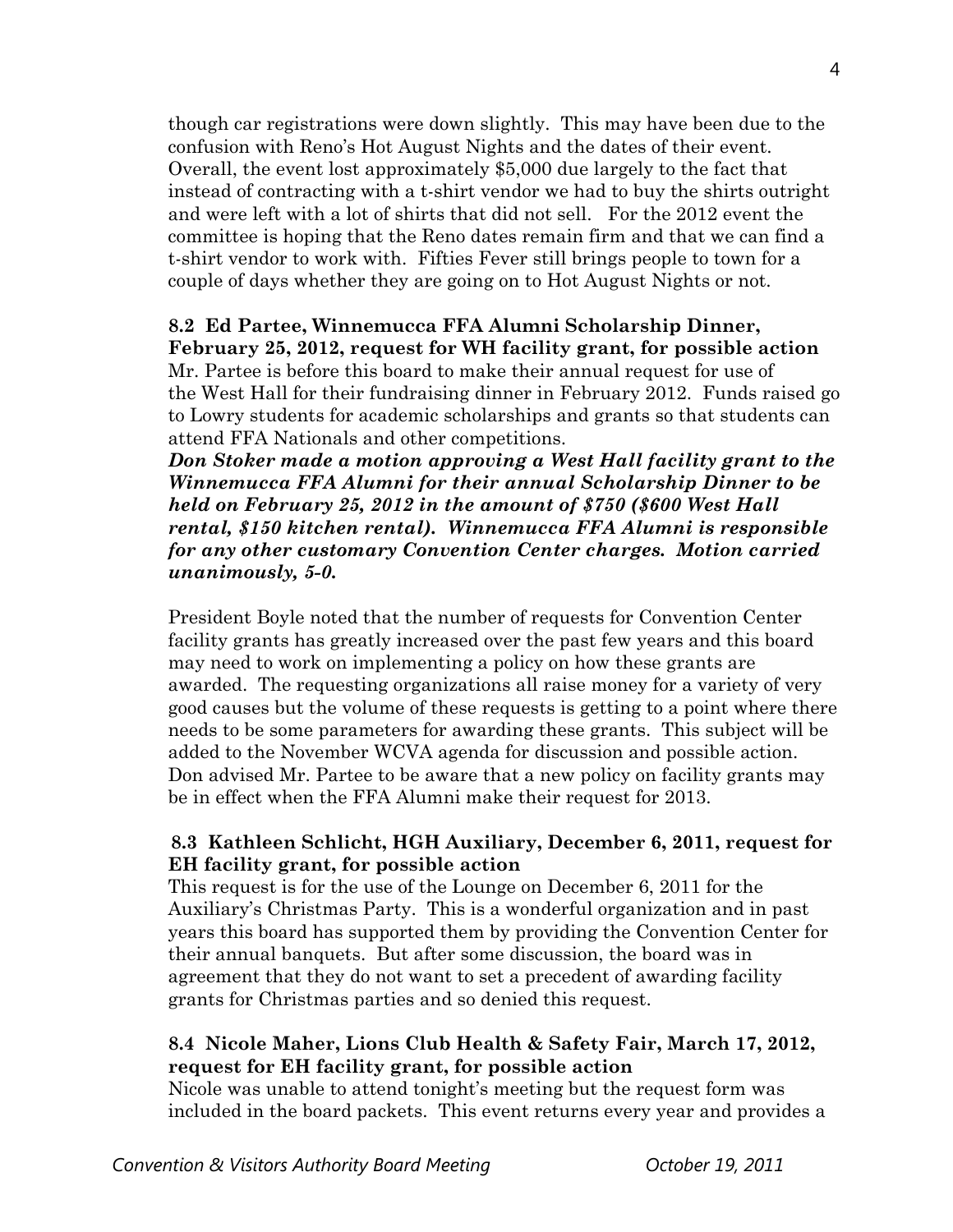service to the community by offering low and no-cost health screenings and information. *Joyce Sheen made a motion approving an East Hall facility grant in the amount of \$600 for the Lions Health & Safety Fair to be held March 17, 2012. Winnemucca Host Lions Club is responsible for any other customary Convention Center charges. Motion carried unanimously, 5-0.* 

#### **8.5 Juan Gonzalez, Tournament Charro, future funding, for possible action**

Through a translator, Kim explained to Juan that before any decisions on future funding are made, this board wanted to express their concerns about the negative publicity generated after last May's event. The individuals that made the video and false claims of animal cruelty are sure to attend this event in 2012 and we want to make sure that there isn't another accidental incident. Board members agreed that if funding for Tournament Charro is authorized again and another incident occurs, this board may withdraw its support. Juan (again, through the translator) assured the board that this was an isolated incident and that all the horses used for this event in the future will be properly trained. *Don Stoker made a motion approving the 2012 Cooperative Funding for the Tournament Charro, May 5 & 6, 2012. This will be a grant in the amount of \$3,000 and facility fees of \$1,600 paid by WCVA. Motion carried unanimously, 5-0.* 

#### **8.6 Randy Sellers, American West 4D Barrel Racing, future funding, for possible action**

Randy is here tonight with Larry Gunter representing American West 4D. They produce two events here and have requested funding for both. The first event is their Winnemucca Classic Barrel Race in June. This past June they were the first event to start up after many other annual events (including our Mule Show & Races) were cancelled due to the equine virus issue. Their entries were hit hard as a lot of participants chose to stay home and not compete this past summer. They are confident that they will have a much better turnout in years to come. For the American West 4D June Classic, Randy and Larry are requesting a \$10,000 grant and facility fees in the amount of \$2,400 paid by the WCVA.

Larry and Randy also produce their finals here in October. For 2012, Mr. Sellers and Mr. Gunter are requesting a \$30,000 grant and are interested in entering into a multi-year contract again if we can come to an agreement on the terms. When they moved this event here from Reno in 2009, the WCVA entered into a 3-year contract with American West which awarded them \$25,000 each year and WCVA paid the facility fees, up to \$10,000 each year. It was the opinion of this board that this cash grant amount is not justified since our hotels and motels have not seen an impact when this event is in town. The participants do eat out and buy fuel while they're in town, but they tend to stay in their horse trailers that have living quarters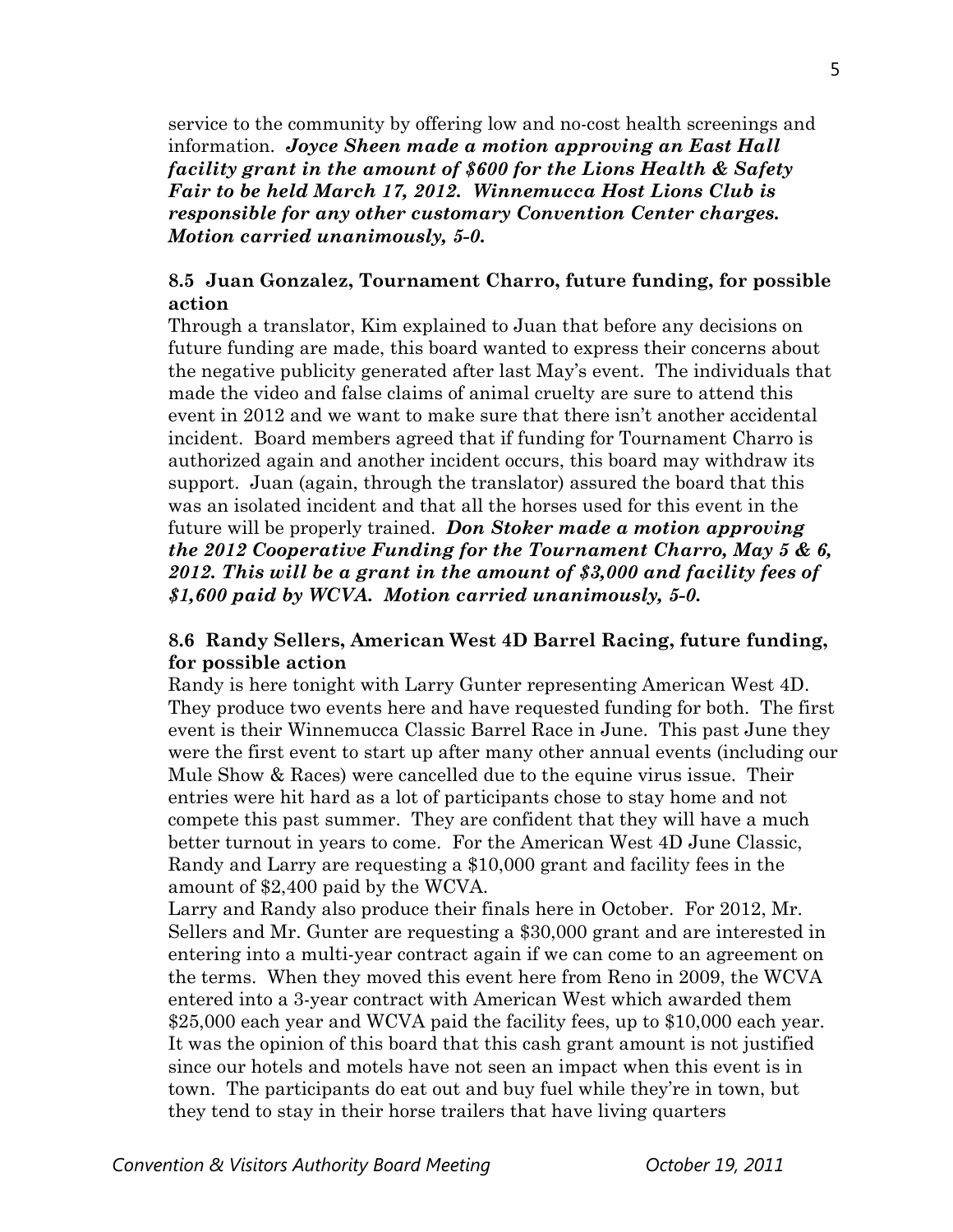incorporated in them instead of local properties that generate room tax. As a business decision, it would not seem logical for this board to keep funding an event at the current level that does not contribute to room tax generation. During the discussion, Chairman Boyle asked if annual funding in the \$12,000 to \$15,000 range would make it possible for them to continue producing this event here. Mr. Sellers and Mr. Gunter said they would have to run the numbers and make a decision. It was also suggested that they try to get some local sponsors to make up the difference in funding level. In past years they have not pursued sponsors due to the funding received from WCVA but this may be something that could be explored in the future. Also, it was suggested that they go before the County Commissioners since their event does generate a considerable amount of stall and camping fees for the county.

#### *Terry Boyle made a motion approving a \$4,000 grant for the American West 4D June Classic Barrel Race to be held June 8-10, 2012. The motion carried unanimously, 5-0.*

Funding for the American West 4D Finals in October 2012 was tabled and will be discussed more at a future meeting.

#### **8.7 Jaime Dellera, Silver State International Rodeo, event report and possible funding request, for possible action**

Since our last meeting, Kim has spoken with Jaime and at this time the SSIR Committee is re-organizing and planning to produce the 2012 event. Jaime and her father do not want to be involved any longer. They had a hard time getting volunteers since it is for an entire week of performances during the day. Kim was requested to get some help for them but could never get information from them on the number of people they needed, or the dates and times which made arranging for volunteers difficult.

#### **8.8 WCVA 2012 Cooperative Funding requests, for possible action**

Board members received a binder with the requests we have received so far with their board packets. Tonight a spreadsheet was presented which included these requests and Kim's recommendations for 2012 funding. Overall, Kim has recommended similar funding levels as past years on most events. However, there are a few that he feels are overfunded when you look at the amount of room tax they generate. These include the 4D Finals discussed above and the WSRRA Ranch Rodeo Finals. There is no recommendation on this event since this board would like to see his event report after the rodeo in November. Also, Kim informed the board that the Mule Show & Races are still not sure exactly how this event will be produced for 2012. And serious consideration needs to be given as to the future of the Labor Day Rodeo. It is not attracting the crowds to justify the expense but as the longest running rodeo in Nevada, there may be some public outcry if it is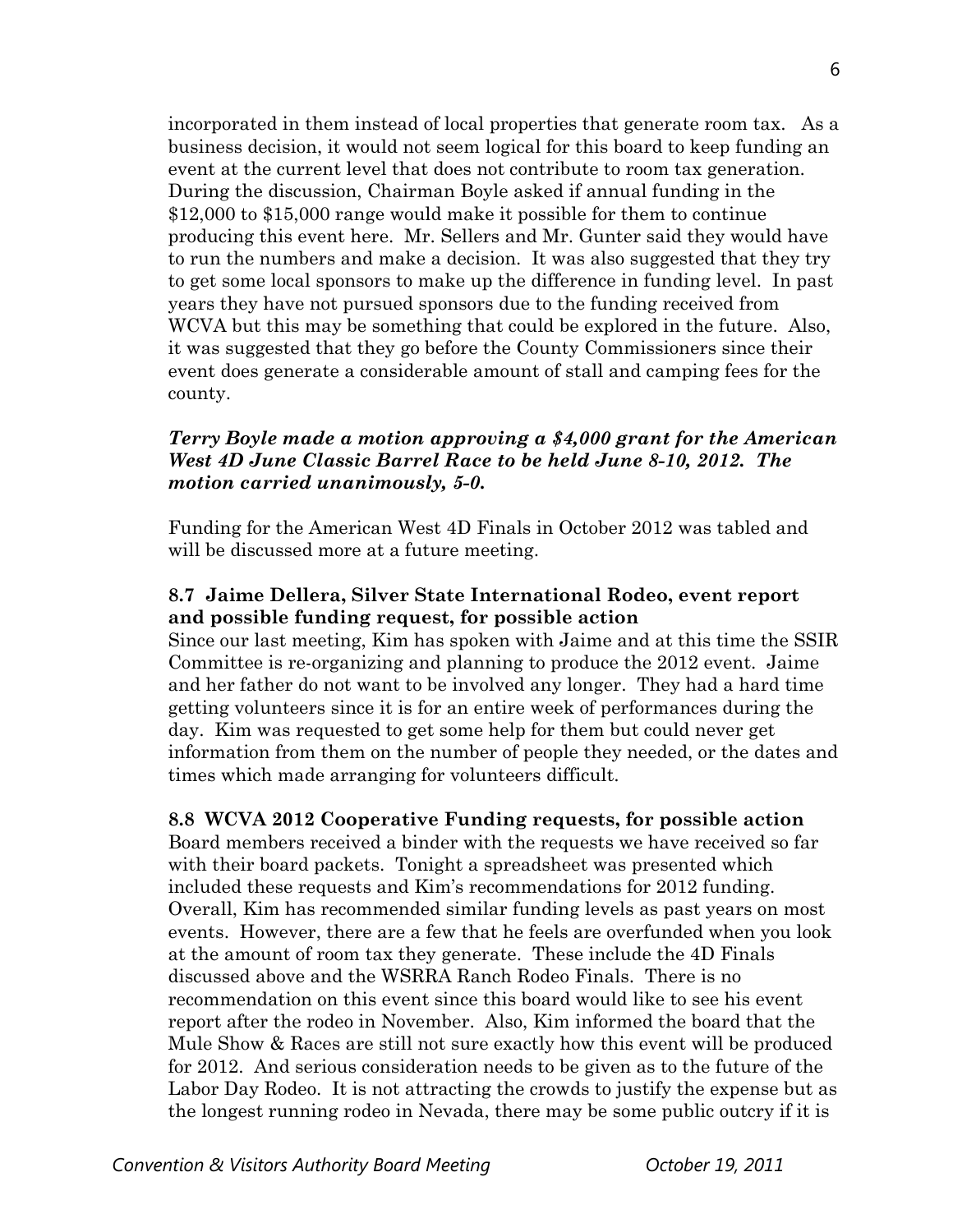discontinued. All of these decisions by other boards may affect the funding this board is asked to contribute. *Joyce Sheen made a motion to table 2012 Cooperative Funding approval until next month's meeting. Motion carried unanimously, 5-0.* 

**8.9 Accommodation tax 9-month refund requests, for possible action Clark (\$804), Trowbridge (\$827.10)** 

*Don Stoker made a motion to approve the accommodation tax 9-month refund requests for Jason Clark (\$804) and Don Trowbridge (\$827.10). Motion carried unanimously, 5-0.* 

**9. Director's Report.** 

**9.1 Financial reports on WCVA events** 

These are included in the board packets.

**9.2 Funding request, covered stalls at WEC, for possible action**  No report.

**9.3 Electronic Convention Center marquees, for possible action**  No report.

#### **9.4 WCVA policy re: Attendance reports and economic impact, for possible action**

Kim presented a draft of a policy requiring people who rent our facilities to complete a short survey which would give us attendance figures we could use when completing usage reports and our annual report. Their deposit would not be refunded to them until this survey is received by the Convention Center. At this time, Shelly uses the estimate provided ahead of time by individuals when preparing the monthly attendance reports, but Kim felt that a short survey completed after the event would be more accurate. The board felt this was a lot of busy work that really wasn't necessary and so no policy will be finalized for our License Agreements.

#### **9.5 Event Center Scoreboard sponsorship renewals update**

Kim has secured agreements for two additional 5-year scoreboard sponsorship agreements with Les Schwab and Nevada State Bank beginning in January 2012. There are two more panels that he will be working to secure agreements for in the next few months.

#### **9.6 Use of Melarkey Street parking lot, for possible action**

The parking lot across the street that we acquired recently has really helped alleviate some of the parking issues at the Convention Center. However, it is also being used by those not attending events here and even some overnight parking. Kim would like to have some signs made stating "Convention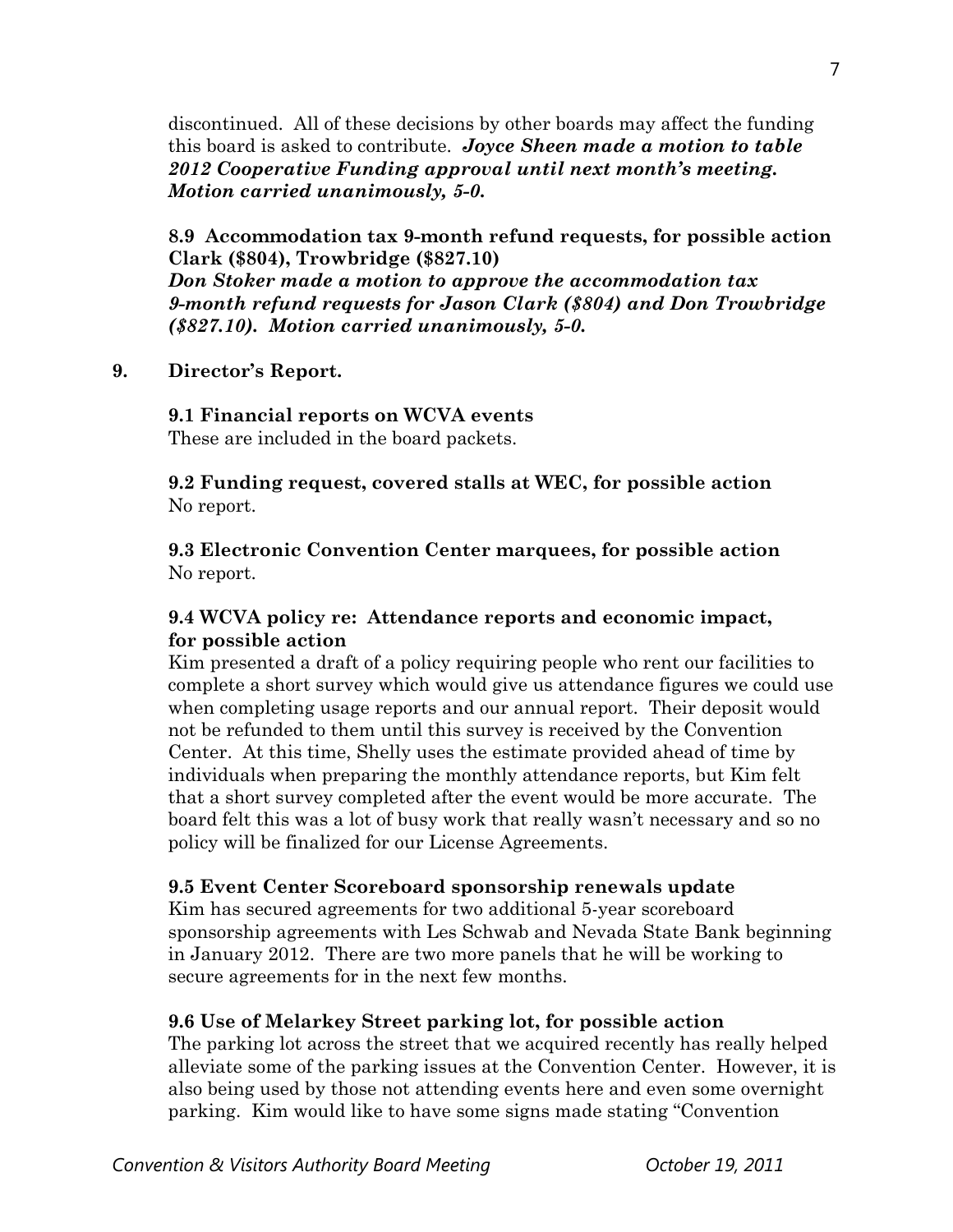Center Parking Only" as well as "No Overnight Parking" and "Violators Will Be Towed". He will get with Bill to include the appropriate NRS to include on the signage. The board agreed that this should be done. *Joyce Sheen made a motion approving signs be made for the Melarkey Street parking lots across from the Convention Center. These are to say "Convention Center Parking Only", "No Overnight Parking" and "Violators Will Be Towed". Bill will get the appropriate NRS to include on the signs. Motion carried unanimously, 5-0.* 

#### **9.7 Ranch Hand Rodeo, Independent Contractor for Sponsorship Sales, for possible action**

Kim has been in discussions with Dennis Ramasco as a possible contractor for sponsorship sales for the Ranch Hand Rodeo. This event has grown to a point where staff does not have adequate time to devote to increasing these sponsorships. Kim gave a draft of the contract with Dennis to each board member. It outlines each entity's duties, responsibilities and expectations. Dennis will work on a commission basis paid by Ranch Hand Rodeo. A question was brought up as to whether this was a conflict of interest since Dennis is a member of the Ag District #3 Rodeo Board. Kim and Bill both agree that this is a WCVA event and run under WCVA's tax ID number so there is no conflict. *Don Stoker made a motion approving the Independent Contractor for Sponsorship Sales Agreement that was presented here tonight upon approval by Bill once he has reviewed it. Motion carried unanimously, 5-0.* 

#### **10. Secretary and Counsel, Monthly report.**

#### **10.1 Discussion of meeting procedures, for possible action**  No report.

#### **10.2 East Hall roof report, final inspection, for possible action**

We should receive the bond from the roofing contractor tomorrow and work is scheduled to begin on Monday. There was some discussion about hiring an independent inspector at the end of the job to make sure that the work was done correctly. Our insurance may require this additional assurance on the new roof. The board questioned the need for this additional cost so Bill will check to see if it is required.

#### **10.3 Report on delinquencies and possible action on liens**  See Bill's report.

#### **10.4 East Hall carpet bids update, for possible action**

The specs are prepared and we need to select a color. Kim suggested bright, vibrant colors to offset the darkness of the building. Don and Rodd will look at sample colors and bring the board 2 or 3 choices at a future meeting.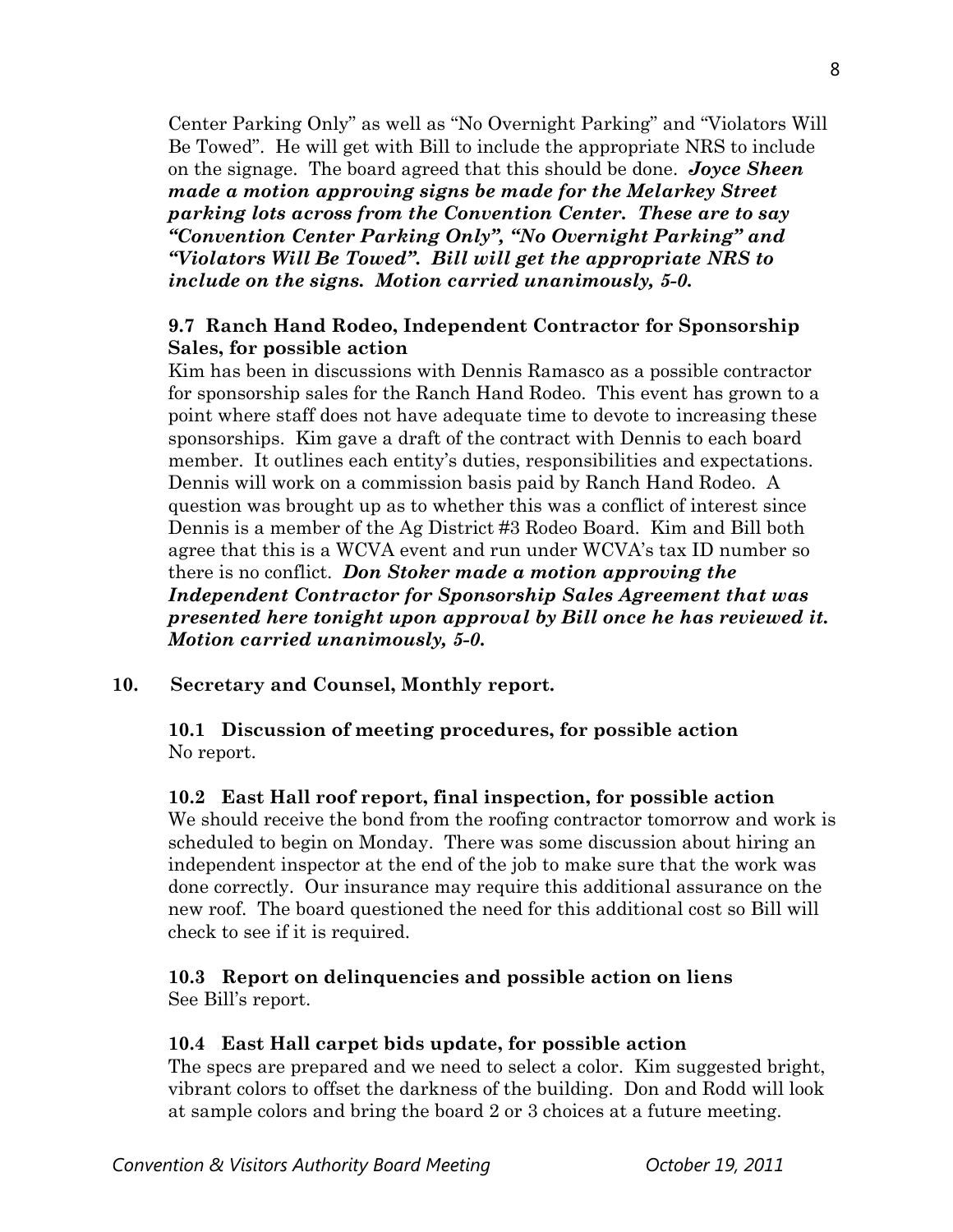# **10.5 Monthly report including compliances**

No report.

# **10.6 Chamber of Commerce Report**

Included in Bill's report.

## **10.7 2012 Run-A-Mucca gaming application, for possible action**

Bill will prepare and submit this application on behalf of WCVA for the 2012 motorcycle raffle.

# **10.8 Counsel's 2011 liability report**

Bill will be contacting board members to ask if they know of any liabilities that could result in us having a loss.

## **11. Board Administrator.**

# **11.1 September Financial Reports**

No report.

# **12. Other Business.**

## **12.1 East Hall Dance, October 15, 2011**

A local restaurant put on a Hispanic dance last Saturday night in the East Hall. Around 11:15 there was a small fire in the men's room and the alarm was pulled. The dance was closed down and the mess cleaned up. Damage was minimal since it was in the men's room. Kim just wanted this board to be aware of the problems with some of these dances.

## **12.2 Capital projects**

Kendall will be preparing the 2013 WCVA budget in the coming months and will be asking this board for capital projects suggestions that he will be including in this budget.

## **13. Regular Business. Next Meeting. The Board confirmed the next regular meeting date of Wednesday, November 16, 2011, 4:00 pm.**

# **14. Adjourn.** *Joyce Sheen made a motion to adjourn this meeting. Motion carried unanimously, 5-0.*

The meeting was adjourned at 6:45 pm to the next regular meeting, or to the earlier call of the Chairman or to the call of any three (3) members of the Board on three (3) working days notice.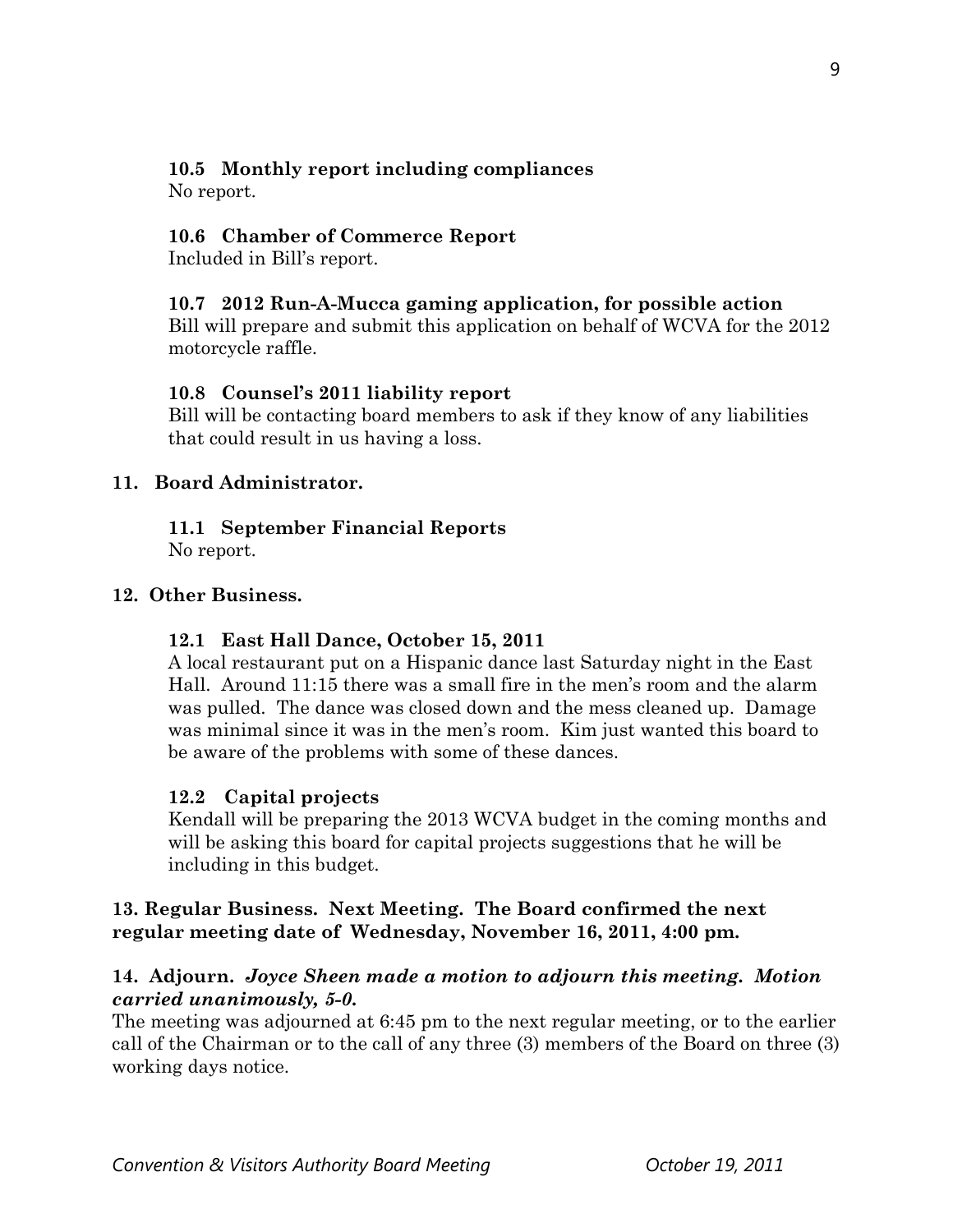Respectfully submitted,

Shelly Noble

APPROVED ON \_\_\_\_\_\_\_\_\_\_\_\_\_\_\_\_\_\_\_\_\_\_\_\_\_\_\_\_, 2011

As written\_\_\_\_\_\_\_\_\_\_\_\_\_\_\_

As corrected \_\_\_\_\_\_\_\_\_\_\_\_\_ Winnemucca Convention & Visitors Authority Board

Hotel Representative

 $\_$  ,  $\_$  ,  $\_$  ,  $\_$  ,  $\_$  ,  $\_$  ,  $\_$  ,  $\_$  ,  $\_$  ,  $\_$  ,  $\_$  ,  $\_$  ,  $\_$  ,  $\_$  ,  $\_$  ,  $\_$  ,  $\_$  ,  $\_$  ,  $\_$  ,  $\_$  ,  $\_$  ,  $\_$  ,  $\_$  ,  $\_$  ,  $\_$  ,  $\_$  ,  $\_$  ,  $\_$  ,  $\_$  ,  $\_$  ,  $\_$  ,  $\_$  ,  $\_$  ,  $\_$  ,  $\_$  ,  $\_$  ,  $\_$  , TERRY BOYLE RODD WILLIAM STOWELL Chairman and Vice Chairman and Business Representative

\_\_\_\_\_\_\_\_\_ \_ \_\_\_\_\_\_\_\_\_\_\_\_\_\_\_ \_\_\_\_\_\_\_\_\_ \_\_\_\_\_\_\_\_\_\_\_\_\_\_\_\_\_ DON STOKER JOYCE SHEEN<br>Treasurer and Motel Representative City Representative Treasurer and Motel Representative

\_\_\_\_\_\_\_\_\_\_\_\_\_\_\_\_\_\_\_\_\_\_\_\_\_\_\_\_\_\_\_\_\_ DAN CASSINELLI County Representative

Convention & Visitors Authority Board Meeting **Convention & Visitors Authority Board Meeting** 

10